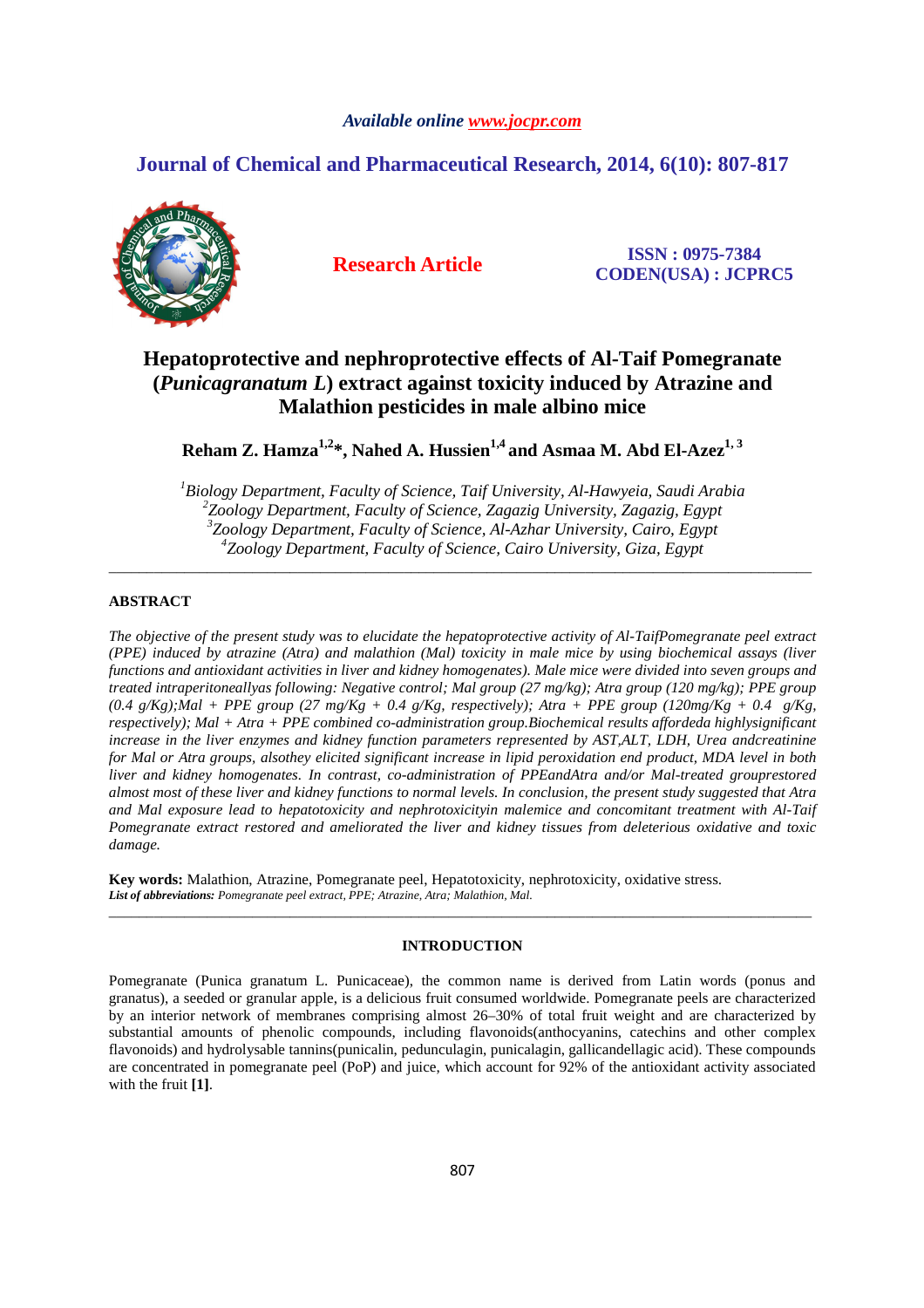Punicagranatum L. (Punicaceae), commonly known as pomegranate, is a shrub or a small tree native to the Mediterranean region**[2]**. A number of biological activities such as antitumour, antibacteria and antidiarrhoea have been reported for extracts from different parts of P. granatum**[3]**. Furthermore, antioxidant activity accompanied with radioprotective and antifibrotic properties of P. granatum peel extract have been demonstrated recently **[4]**.

*\_\_\_\_\_\_\_\_\_\_\_\_\_\_\_\_\_\_\_\_\_\_\_\_\_\_\_\_\_\_\_\_\_\_\_\_\_\_\_\_\_\_\_\_\_\_\_\_\_\_\_\_\_\_\_\_\_\_\_\_\_\_\_\_\_\_\_\_\_\_\_\_\_\_\_\_\_\_*

Pomegranate peel extracts exhibited marked antioxidant capacity in several studies using unsafe solvents such as methanol and a mixture of methanol, acetone, ethyl acetate and water **[5]**. Knowing that no such studies were performed on Pomegranate growing in Al-Taif, we decided to carry out a comparative study to assess extracts from different Al-Taifpomegranate compartments, namely the peels, with the aim of defining an effective standardized extract having a suitable yield to be incorporated into a pharmaceutical preparation as a dietary supplement.

Liver is the main organ responsible for multitude of essential functions and plays an important role in the metabolism of foreign compounds entering the body. Human beings are exposed to these compounds through consumption of contaminated food or during exposure to chemical substances in the occupational environment. These foreign compounds produce variety of toxic manifestations particularly in the liver.In Egypt, liver diseases are one of the most prominent killers specifically fibrosis, hepatitis C virus (HCV) and cirrhosis that alter the functions of the liver **[6].**.

Reactive oxygen species (ROS) are constantly generated in vivo for physiological purposes. Their productions are often balanced by antioxidant defense system. However, excess ROS production beyond the ability of antioxidant defense system can cause oxidative damage to protein, lipid and nucleic acid **[6]**. Antioxidant defense include antioxidant enzymes such as superoxide dismutase (SOD), catalase (CAT) and glutathione peroxidase (GPx), in addition to low molecular agents and dietary antioxidants. Disturbing of oxidant–antioxidant balance system is involved in development of many chronic diseases such as atherosclerosis, cancer and diabetes **[7]**.

The objective of the present study was to evaluate the hepatoprotective and nephroprotectiveeffects of PPE induced by Atra and Mal in male mice. The antioxidant activity of PPE was investigated, in addition to the antioxidant enzymes level estimation including: catalase (CAT), superoxide dismutase (SOD), glutathione peroxidase (GPx) and lipid peroxidation (represented by Malonaldahyde (MDA)) in the liver tissues of Atra and Mal treated mice comparing with negative control.

## **EXPERIMENTAL SECTION**

## **Animals**

This study was performed on 70 mature male mice, weighing about 35–45 g bw. Animals were obtained from the animal house of the King Fahd Center for Medical Research, King Abd El-Aziz University in Jeddah. They were breeding in a well-ventilated room with the temperature ranging between 22 and 25 ˚C and maintained under standardized conditions away from any stressful conditions with 12/12 light and dark cycle with free access to humidity and were fed dry balanced meals for experimental animals provided by the General Organization for Grain Silos and Flour Mills in Jeddah, with a constant source of water. All experimental procedures and animal maintenance were conducted in accordance with the accepted standards of animal care per cage (Council of Europe, European convention for the protection of vertebrate animals 2006). We have followed the European community Directive (86/609/EEC) and national rules on animal care.

### **Chemicals**

Mal and Atrawere produced by Misr for Agricultural Development Company, Cairo, Egypt.Atra in the commercial product as Cotrazine 80WP (an 80% wettable powder) was obtained from Alderelm limited UK.Pomegranate was supplied by local market in Al-Taif city, Saudi Arabia, the peel of pomegranate was washed and then dried and then was grinded by using electrical mixer and then was prepared for intraperitonealinjection for male mice, also we used the juice of the pomegranate fruit.

## **Experimental protocols**

Mice were divided into seven groups, seven mice/group. Group1:Negative control group treated with 1 mg/Kg bw corn oil/day;Group2: Malgroup (27 mg/kg bw (1/50) of the LD50 for an oral dose) per day in corn oil intraperitoneally**[8]**; Group3:Atragroup treated daily with 0.24 ml vehicle suspension of 80% (w/w) Atra equivalent to 120 mg/kg body weight mg/Kg bw per day in corn oilintraperitoneally**[9]**;Group4:PPEgroup treated with PPE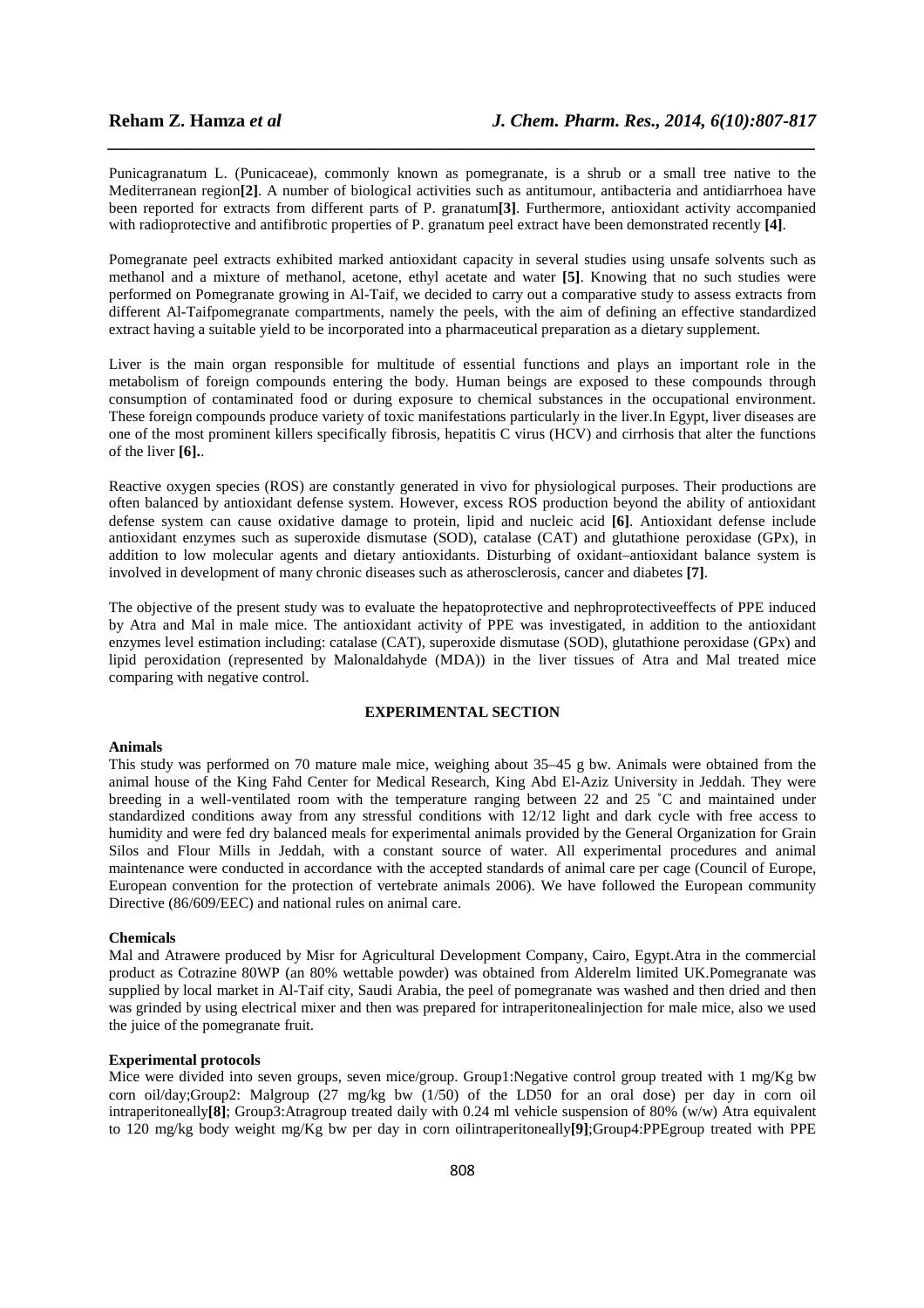(0.4 g/Kg bw/day in corn oil);Group 5 :Mal+PPEco-administration group (27 mg/Kg bw+0.4 g/Kg bw/day, respectively); Group 6:Atra +PPE co-administration group (120mg/Kg bw+0.4g/Kgbw/day, respectively); Group7: Mal + Atra + PPEcombined co-administration group treated in the same doses as previously discussed.

*\_\_\_\_\_\_\_\_\_\_\_\_\_\_\_\_\_\_\_\_\_\_\_\_\_\_\_\_\_\_\_\_\_\_\_\_\_\_\_\_\_\_\_\_\_\_\_\_\_\_\_\_\_\_\_\_\_\_\_\_\_\_\_\_\_\_\_\_\_\_\_\_\_\_\_\_\_\_*

The dose of PPEwas chosen on the basis of previous studies **[10]**.The substances were administered in the morning (between 07.00 and 8.30 am) to non-fastedmice. Mice were injected intraperitoneally with Atra and/or Mal followed by PPE and/or PJ after 30 mins daily for successive 30 days as the treatment schedule that previously mentioned.All animals were sacrificed and dissected. The liver tissues were quickly excised for biochemical evaluation.

## **Biochemical estimation**

## **Liverfunction biomarkers in the serum**

Alanine aminotransferase (ALT) and aspartate aminotransferase (AST) were determined colorimetrically by measuring the amount of pyruvate or oxaloacetate produced by forming 2,4-dinitrophenylhydrazine, the color of which was measured at 546 nm **[11]**. Lactate dehydrogenase was determined according to the method of **[12]**which depends on the oxidation of lactate to pyruvate with the simultaneous conversion of the cosubstrate NADH to NAD. The decrease in absorbance (measured at 340 nm) due to this conversion is directly proportional to LDH activity.

#### **2.5 Kidney function parameters:**

Serum urea was determined calorimetrically using Diamond kit **[13]**, according to the following reaction. Urea +  $HO_2 - \frac{urease}{-} \rightarrow$  2 NH<sub>3</sub> + CO<sub>2</sub>. In an alkaline medium, ammonium ions react with the salicyate and hypochlorite to form a green colored indophenol (2.2 dicarboxylindophenol).

Creatinine form colored complex when react with Picrate in alkaline solution **[14]**.

### **Liver tissue homogenates preparation**

Liver was immediately removed; weighed and washed using chilled saline solution. Tissues were minced and homogenized (10% w/v), separately, in ice-cold sodium, potassium phosphate buffer (0.01 M, pH 7.4) containing 1.15% KCl in a Potter–Elvehjem type homogenizer. The homogenate was centrifuged at 10,000 Xg for 20 min at 4˚C, and the resultant supernatant was used for the determination of antioxidant enzyme and lipid peroxidation assays. All used reagents were of the highest grade commercially available.

### **Lipid peroxidation assay**

Thiobarbituric acid reactive substances (TBARS) content was evaluated using the thiobarbituric acid (TBA) test as described by Ohkawa et al.[15]. After incubation of liver homogenate with TBA at 95 ˚C, TBARS reacts to form a colored complex. Absorbance was measured spectrophotometrically at 532 nm to determine the TBARS content. The specific activity is expressed as nmol/mg protein protein. This assay was used to estimate lipid peroxidation end product, Malonaldahyde (MDA).

## **Measurement of superoxide dismutase (SOD)**

Superoxide dismutase (SOD) activity was measured according to the method described by Marklund and Marklund[16]by assaying the auto oxidation of pyrogallol at 440 nm for 3 min. One unit of SOD activity was calculated as the amount of protein that caused 50% pyrogallol auto-oxidation inhibition. A blank without homogenate was used as a control for non-enzymatic oxidation of pyrogallol in Tris–EDTA buffer (50 Mm Tris, 10 mM EDTA, pH 8.2). The SOD activity is expressed as U/mg protein.

#### **Measurement of catalase (CAT)**

Catalase (CAT) activity was measured according to the method described by Aebi[17] by assaying the hydrolysis of H<sub>2</sub>O<sub>2</sub> and the resulting decrease in absorbance at 240 nm over a 3 min period at 25<sup>°</sup>C. Before determination of the CAT activity, samples were diluted 1:9 with 1% (v/v) Triton X-100. CAT activity is expressed as mmol/mg protein.

## **Measurement of glutathione peroxidase (GPx)**

Glutathione peroxidase (GPx) activity was measured using  $H_2O_2$  as substrate according to the method described by Paglia and Valentine [18]. The reaction was monitored indirectly as the oxidation rate of NADPH at 240 nm for 3 min. A blank without homogenate was used as a control for non-enzymatic oxidation of NADPH upon addition of hydrogen peroxide in 0.1 M Tris buffer, pH 8.0. Enzyme activity was expressed as nmol/mg protein.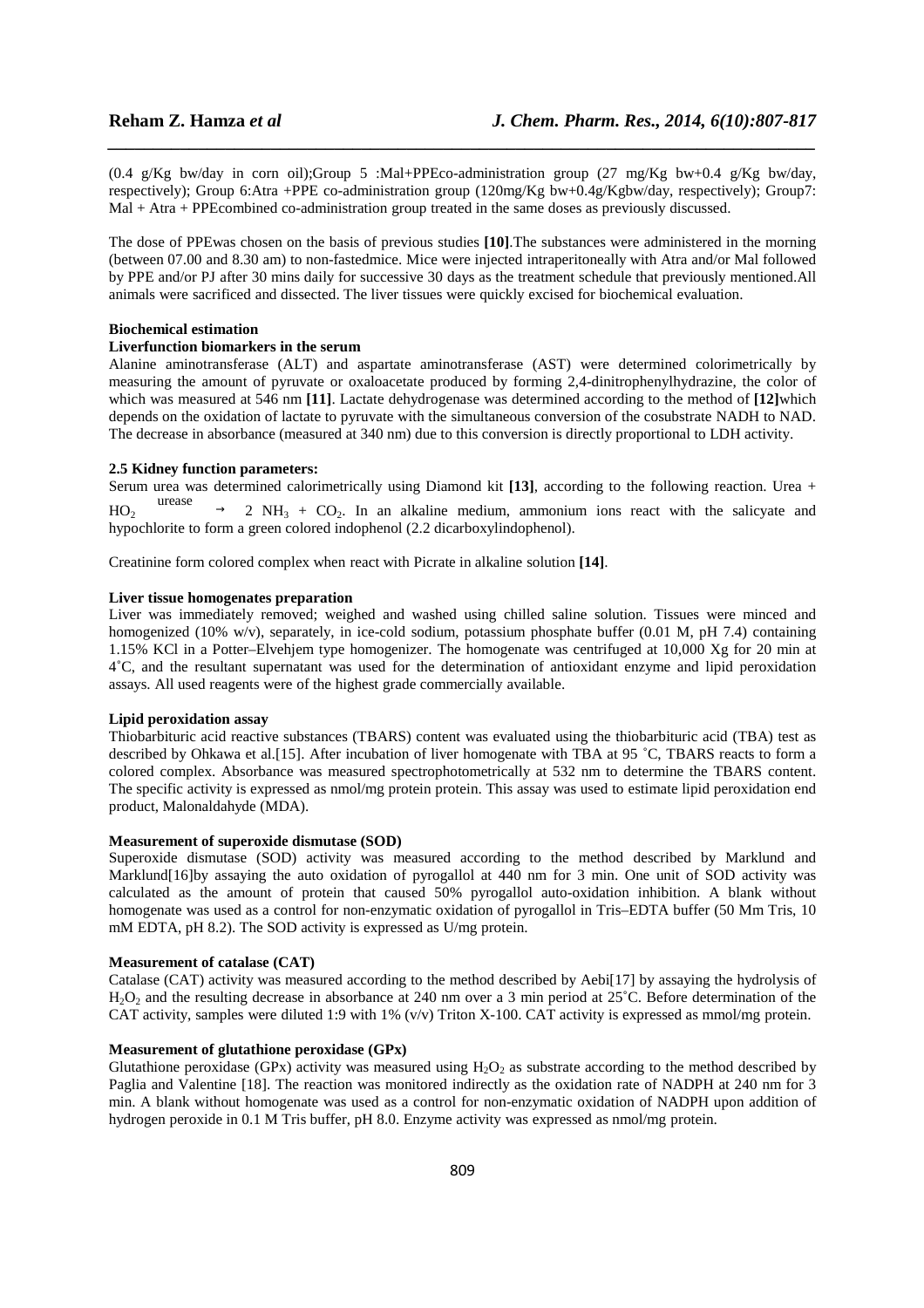#### **Statistical analysis**

Data were collected, arranged and reported as mean ± standard error (mean±SE) for all groups (each group was considered as one experimental unit). Student t-test was computed to test the significance difference between different groups. Statistics were carried out using statistical analysis systems (SAS) program (SAS, 2005)®. P<0.05 was considered as the level of significance.

*\_\_\_\_\_\_\_\_\_\_\_\_\_\_\_\_\_\_\_\_\_\_\_\_\_\_\_\_\_\_\_\_\_\_\_\_\_\_\_\_\_\_\_\_\_\_\_\_\_\_\_\_\_\_\_\_\_\_\_\_\_\_\_\_\_\_\_\_\_\_\_\_\_\_\_\_\_\_*

#### **RESULTS**

### **Biochemical estimation**

## • **Effect on Liver function parameters:**

Table 1 and Fig. 1 represented the mean values  $\pm$  standard error (Mean  $\pm$  SE) of liver function parameters. Different data of all experimental groups were evaluated by using student t-test.

Table (1) and Fig 1 (A,B,C) showed that treatment of normal mice with either Atra or Mal afforded highly significant increase in AST , ALT and LDH levels as compared to normal control group , Meanwhile treatment of male mice with PPE elicited non-significant changes in either AST , ALT or LDH levels with respect to normal control group.

At the same time, administration of PPE with either Mal or Atra afforded significant decrease in AST, ALT and LDH levels with respect to Mal and Atra treated groups but they showed significant increase as compared with normal control group. On the other hand treatment of male mice with combination of Atra,Mal and PPE afforded more ameliorated results as compared with other combinations.

### • **Effect on antioxidant capacities in liver tissue homogenates:**

At the level of SOD, Gpx and CAT in liver tissue homogenates, Table (2) and Fig 2 (A, B,C , D)treatment with Mal or Atraled to a significant decrease of their levels in comparison with the negative control group. While coadministration of PPE with Mal or/and Atragroups led to increase in the SOD, Gpx and CAT levels but still significantly different from the negative control group.While, the level of SOD, Gpx and CAT of PPE coadministrated groupsshowed a statistically significant increase when compared with Mal or Atragroup, except at the level of SOD forAtra + PEE and CAT level of Mal +Atra + PPE groups, they showedsignificant decrease.

At the level of MDA, treatment with Mal or Atraled to a significant increase of MDA level in comparison with the negative control group. While co-administration of PPE with Mal or/and Atra groups led to decrease of MDA level but still significantly different from the negative control group. While, the level of MDA of PPE groupshoweda statistically highly significant decrease when compared with Mal or Atragroups.

Therefore, the present results elicitednoticed improvement in the antioxidant capacities of PPE, especially for the combined co-administration group (Mal + Atra + PPE), when compared with the negative control group.

### • **Effect on antioxidant capacities in liver tissue homogenates:**

Table (3) and Fig 3 (A, B) showed that treatment of normal male mice with either Mal or Atra afforded highly significant increase in urea and Creatinine levels as compared with normal control group but PPE treated group afforded significant decrease in two parameters when compared with normal control group . Meanwhile, Coadministered groups treated with Mal, Atra and PPE elicited significant decrease in creatinine and urea levelsas compared with either Mal or Atra treated groups and the best combination was recorded in group treated with combination of Mal + Atra + PPE.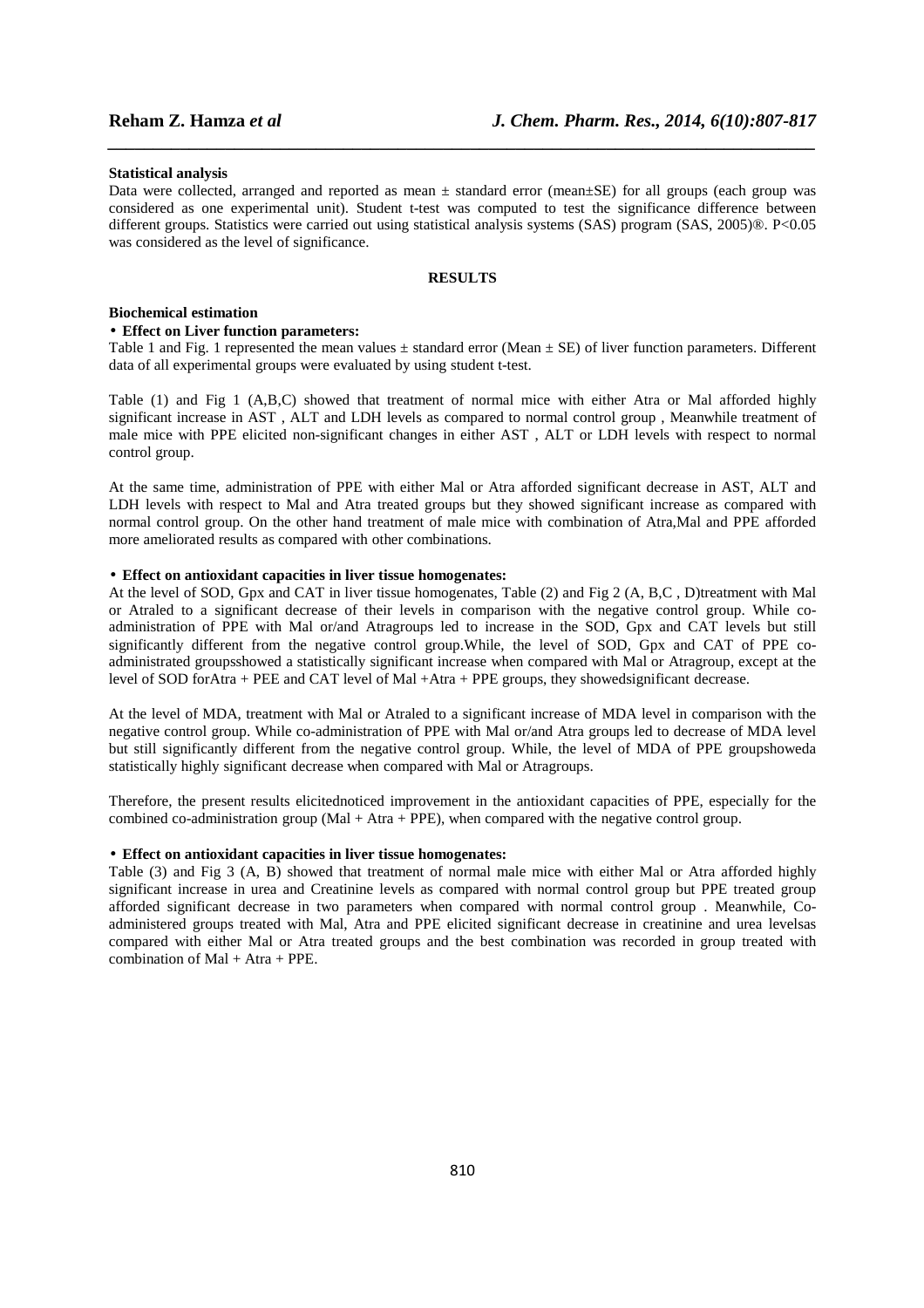#### **Table (1): Effect of Malathion (27 mg/kg**)**,Atrazine (120 mg/kg),Al-Taif Pomegranate extract (0.4 g/Kg**)**and their combinations on Liver function in male mice (mean** ± **SE)**

*\_\_\_\_\_\_\_\_\_\_\_\_\_\_\_\_\_\_\_\_\_\_\_\_\_\_\_\_\_\_\_\_\_\_\_\_\_\_\_\_\_\_\_\_\_\_\_\_\_\_\_\_\_\_\_\_\_\_\_\_\_\_\_\_\_\_\_\_\_\_\_\_\_\_\_\_\_\_*

| <b>Groups</b>                                                   | AST(U/mI)                      | ALT(U/mI)                      | $LDH(\mu IU/ml)$                 |
|-----------------------------------------------------------------|--------------------------------|--------------------------------|----------------------------------|
| 1- Control group                                                | $13.20 \pm 0.58$ <sup>g</sup>  | $12.00 \pm 0.70$ <sup>f</sup>  | 371.66±47.21 <sup>g</sup>        |
| 2- Malathion treated group                                      | $197.80 \pm 7.39^b$            | $101.00 \pm 1.18^b$            | $1828.40 \pm 35.37$ <sup>a</sup> |
| 3- Atrazine treated group                                       | $230.80 \pm 6.02^a$            | $122.80 \pm 1.82$ <sup>a</sup> | $1370.30\pm33.34^b$              |
| 4- Pomegranate extract treated group                            | $14.10 \pm 1.01$ <sup>fg</sup> | $14.20 + 2.10f$                | $405.32 \pm 14.06$ <sup>fg</sup> |
| 5- Malathion + Pomegranate extract treated group                | $45.00 \pm 1.67$ <sup>d</sup>  | $73.20 \pm 0.86$ <sup>d</sup>  | $920.00 \pm 30.37$ <sup>c</sup>  |
| 6- Atrazine + Pomegranate extract treated group                 | $56.40 \pm 3.12$ <sup>c</sup>  | $95.40 \pm 0.50$ <sup>c</sup>  | $862.66 \pm 50.63$ <sup>d</sup>  |
| 7- Malathion $+$ Atrazine $+$ Pomegranate extract treated group | $24.20 + 4.61$ <sup>e</sup>    | $40.60 \pm 2.73$ <sup>e</sup>  | $520.31 \pm 51.26$ <sup>e</sup>  |

*Means within the same column in each category carrying different litters are significant at (* $P \le 0.05$ *) using Duncan's multiple range test, where the highest mean value has symbol (a) and decreasing in value were assigned alphabetically.*

#### **Table (2): Effect of Malathion (27 mg/kg**)**, Atrazine (120 mg/kg), Al-Taif Pomegranate extract (0.4 g/Kg**)**and their combinations on oxidative stress markersin liver homogenates ofmale mice (mean** ± **SE)**

| Groups                                                         | Liver<br>Catalase<br>(U/g)                                                                         | Liver<br><b>SOD</b><br>(U/g)  | Liver<br><b>MDA</b><br>(mmol/g) | Liver<br><b>Glutathione</b><br>Peroxidase<br>(U/g) |
|----------------------------------------------------------------|----------------------------------------------------------------------------------------------------|-------------------------------|---------------------------------|----------------------------------------------------|
| 1- Control group                                               | $4.29 \pm 0.01^a$                                                                                  | $23.32 \pm 0.87$ <sup>a</sup> | $1.74 \pm 0.10^8$               | $6.91 \pm 0.75$ <sup>a</sup>                       |
| 2- Malathion treated group                                     | $1.72 \pm 0.03$ <sup>fg</sup>                                                                      | $7.61 \pm 1.52$ <sup>tg</sup> | $29.35 \pm 0.26$ <sup>b</sup>   | $1.12 \pm 0.48$ <sup>t</sup>                       |
| 3- Atrazine treated group                                      | $1.43 \pm 0.03$ <sup>g</sup>                                                                       | $5.14 \pm 2.98$ <sup>g</sup>  | $32.50 \pm 0.66^a$              | $1.99 \pm 0.58$ <sup>e</sup>                       |
| 4- Pomegranate extract treated group                           | $4.03 \pm 0.04^b$                                                                                  | $18.82 \pm 0.91^{\circ}$      | $2.81 \pm 0.12$ <sup>f</sup>    | $5.30 \pm 0.94^b$                                  |
| 5- Malathion + Pomegranate extract treated group               | $2.57 \pm 0.04^e$                                                                                  | $14.94 \pm 1.66^{\circ}$      | $17.30 \pm 0.25$ <sup>d</sup>   | $2.01 \pm 0.82$ <sup>d</sup>                       |
| 6- Atrazine + Pomegranate extract treated group                | $2.72 \pm 0.05^{\text{de}}$                                                                        | $12.92 \pm 1.59$ <sup>e</sup> | $19.38 \pm 0.38$ <sup>c</sup>   | $2.03 \pm 1.56$ <sup>d</sup>                       |
| 7- Malathion + Atrazine + Pomegranate extract<br>treated group | $3.95 + 0.03^{\circ}$<br>BVGFTR5E435RTYJ,MVBNJKL;\<br>EKJHTRE430-[';LKNBVCXZ\0.02 <sup>d'</sup> ;\ | $15.30 \pm 1.21$ <sup>c</sup> | $14.04 \pm 0.26$ <sup>e</sup>   | $3.77 \pm 1.19^c$                                  |

*Means within the same column in each cat=-09q gory carrying different litters are significant at (P*  $\leq$  *0.05) using Duncan's multiple range test, where the highest mean value has symbol (a) and decreasing in value were assigned alphabetically*.

#### **Table (3): Effect of Malathion (27 mg/kg**)**, Atrazine (120 mg/kg), Al-Taif Pomegranate extract (0.4 g/Kg**)**and their combinations on Urea and creatinine levels in male mice (mean** ± **SE)**

| Groups                                                      | Urea(mg/dl)                    | Creatinine(mg/dl)             |
|-------------------------------------------------------------|--------------------------------|-------------------------------|
| 1- Control group                                            | $22.50 \pm 1.20$ <sup>g</sup>  | $0.58 \pm 0.01$ <sup>f</sup>  |
| 2- Malathion treated group                                  | $51.00\pm4.08^{\rm b}$         | $0.97 \pm 0.02^b$             |
| 3- Atrazine treated group                                   | $84.20 \pm 1.88$ <sup>a</sup>  | $0.89 \pm 0.02^{\text{a}}$    |
| 4- Pomegranate extract treated group                        | $29.10 \pm 1.51$ <sup>fg</sup> | $0.62 \pm 0.02$ <sup>ef</sup> |
| 5- Malathion + Pomegranate extract treated group            | $42.54 \pm 0.70$ <sup>d</sup>  | $0.71 \pm 0.01$ <sup>c</sup>  |
| 6- Atrazine + Pomegranate extract treated group             | $49.10 \pm 2.77$ °             | $0.75 \pm 0.01$ <sup>c</sup>  |
| 7- Malathion + Atrazine + Pomegranate extract treated group | $37.08 \pm 2.10^e$             | $0.70 \pm 0.01$ <sup>d</sup>  |

*Means within the same column in each category carrying different litters are significant at (P ≤ 0.05) using Duncan's multiple range test, where the highest mean value has symbol (a) and decreasing in value were assigned alphabetically.*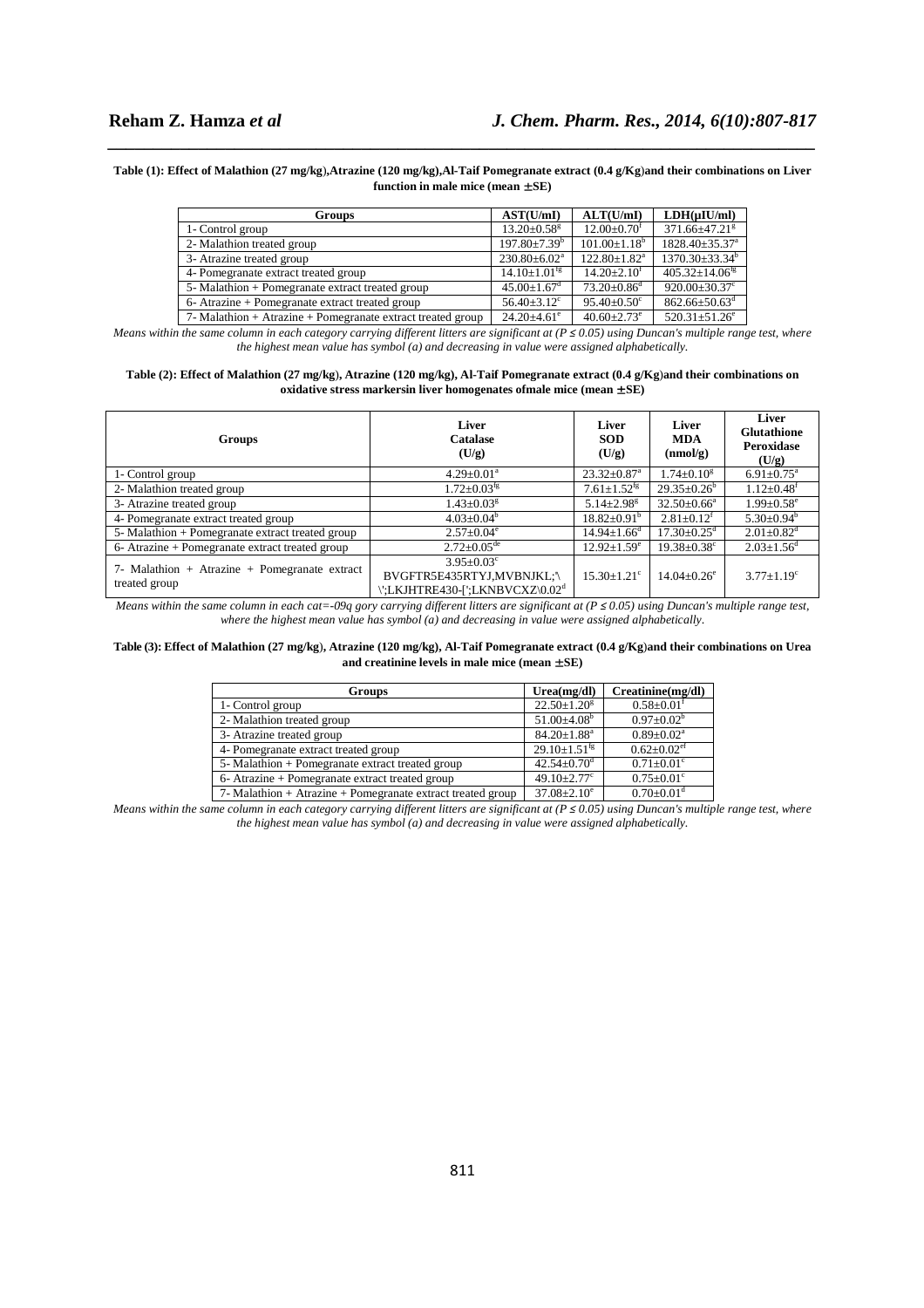

**(A)** 



**(B)** 

812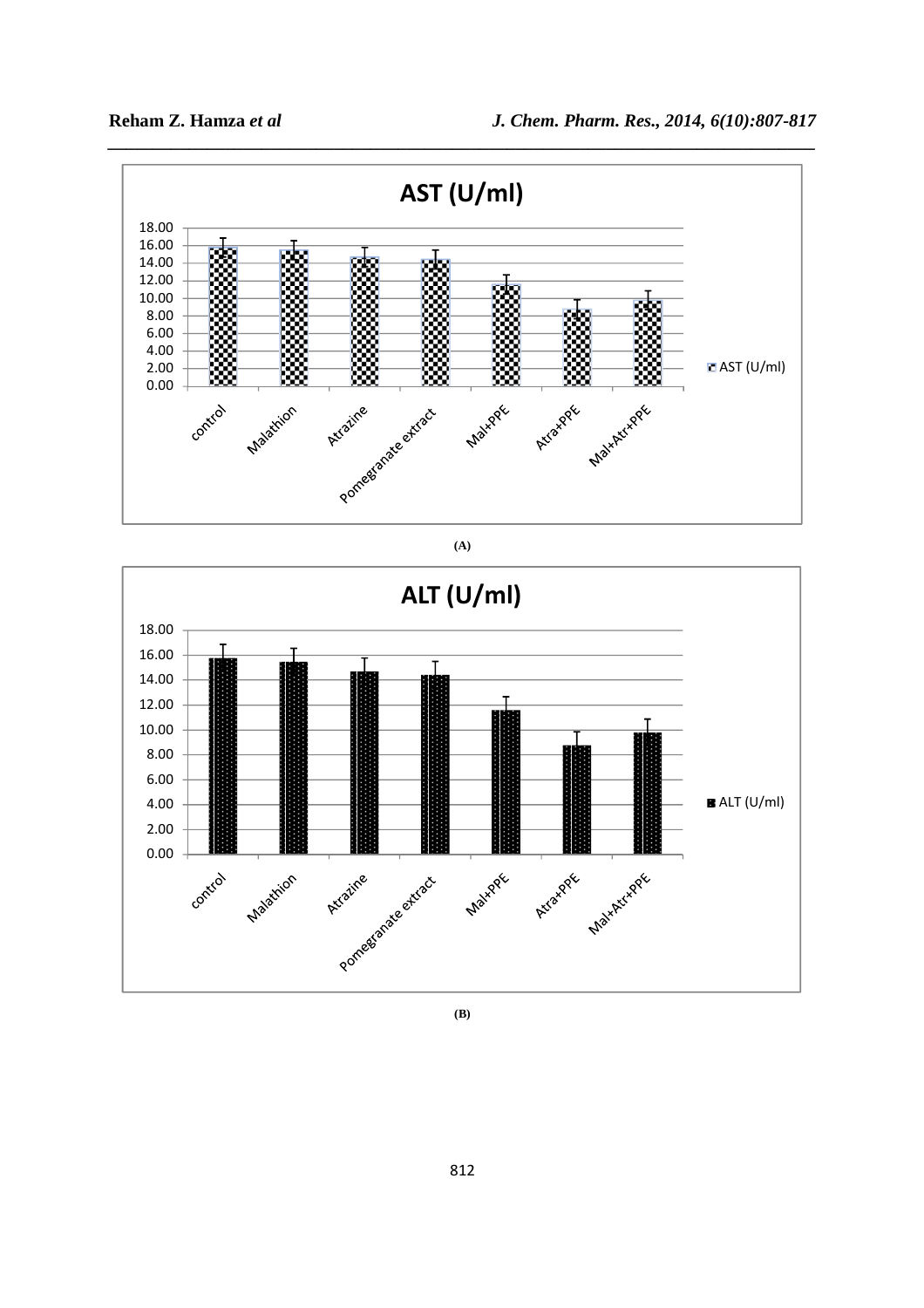

**(C)** 





**(A)**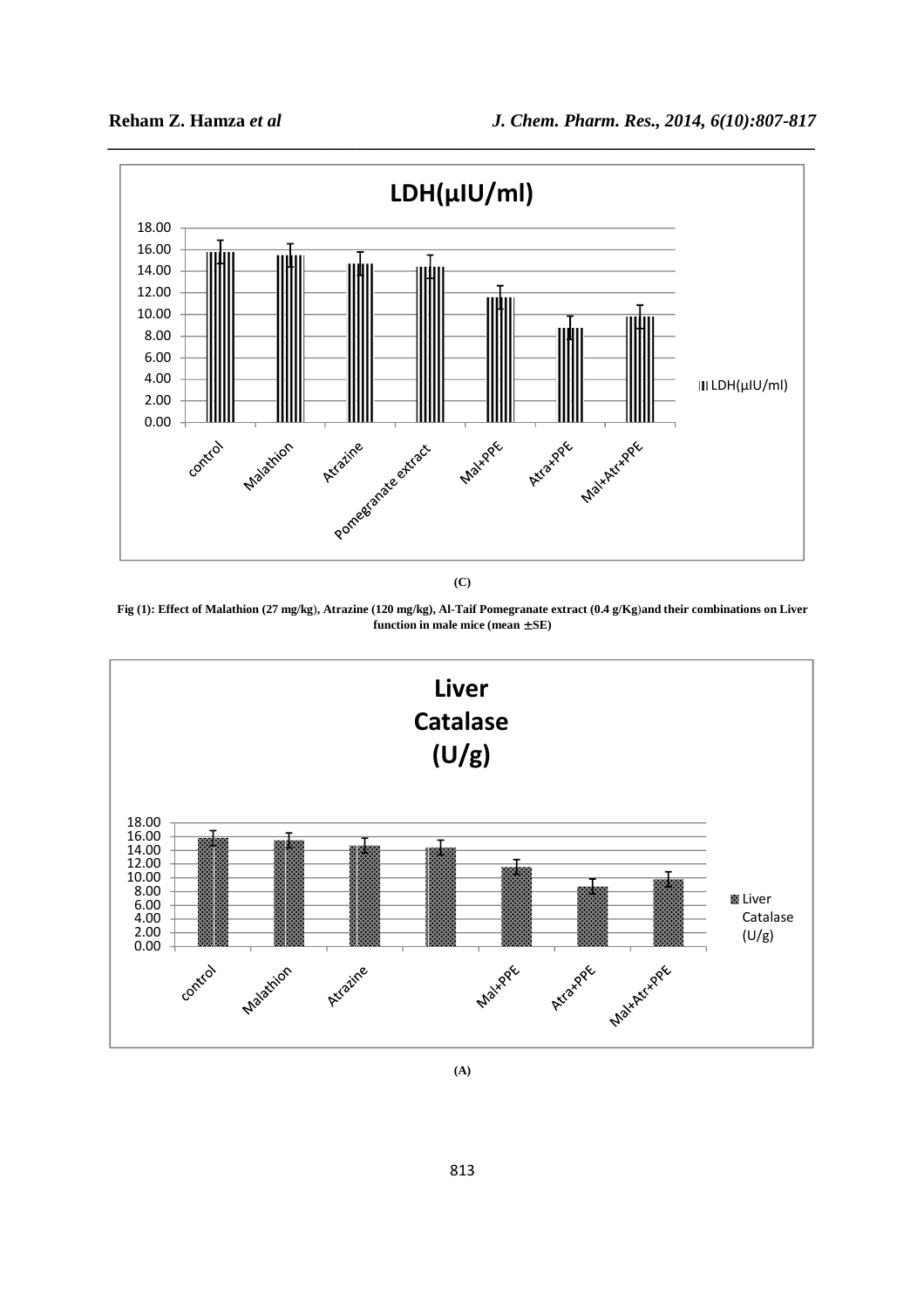

*\_\_\_\_\_\_\_\_\_\_\_\_\_\_\_\_\_\_\_\_\_\_\_\_\_\_\_\_\_\_\_\_\_\_\_\_\_\_\_\_\_\_\_\_\_\_\_\_\_\_\_\_\_\_\_\_\_\_\_\_\_\_\_\_\_\_\_\_\_\_\_\_\_\_\_\_\_\_*

**(C)** 

**Fig (2): Effect of Malathion (27 mg/kg), Atrazine (120 mg/kg), Al-Taif Pomegranate extract (0.4 g/Kg)and their combinations on oxidative stress markers in male mice (mean ± SE)**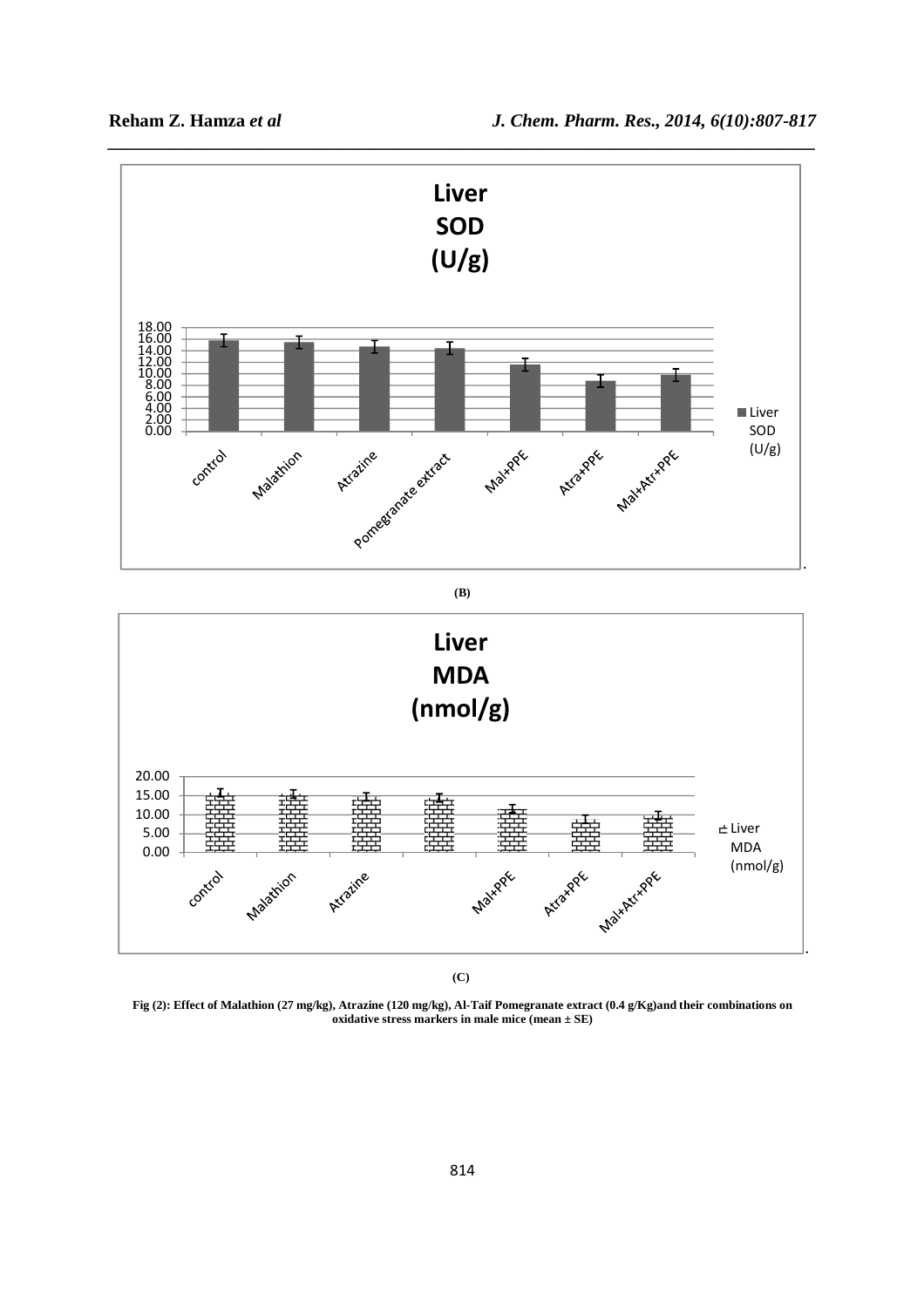

**Fig (3): Effect of Malathion (27 mg/kg**)**, Atrazine (120 mg/kg), Al-Taif Pomegranate extract (0.4 g/Kg**)**and their combinations on Urea and creatinine levelsin male mice (mean** ± **SE)**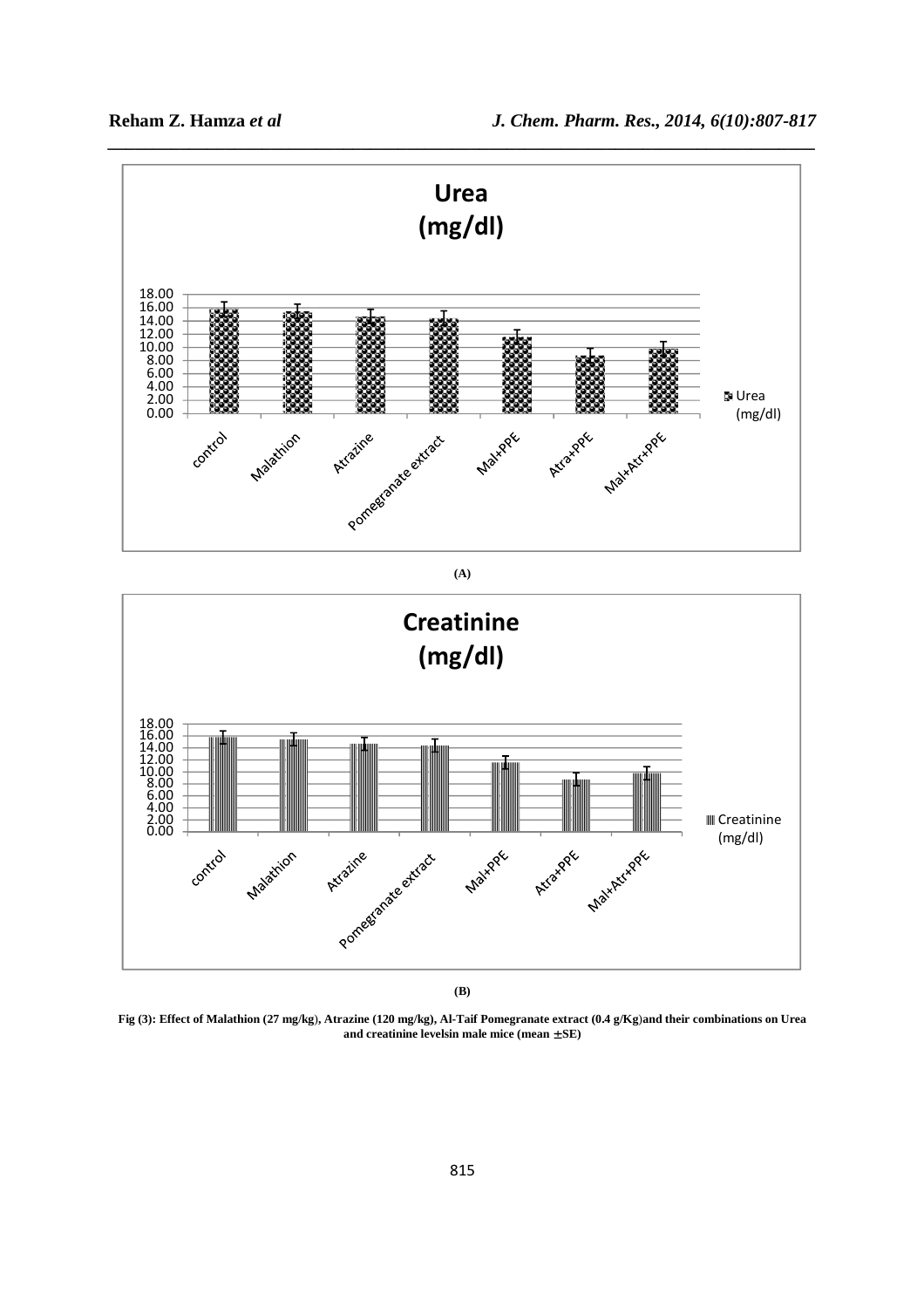# *\_\_\_\_\_\_\_\_\_\_\_\_\_\_\_\_\_\_\_\_\_\_\_\_\_\_\_\_\_\_\_\_\_\_\_\_\_\_\_\_\_\_\_\_\_\_\_\_\_\_\_\_\_\_\_\_\_\_\_\_\_\_\_\_\_\_\_\_\_\_\_\_\_\_\_\_\_\_* **DISCUSSION**

The ubiquitous occurrence of contaminantsin the environment has become an ever-present concern. Such these compound s cause toxicity and sever damage even at low exposure levels.In the present study, mice treated with Mal or Atra showed increase in liver and kidney function parameters markers.

Mal and Atra induced a decrease in the antioxidant enzymes level of SOD, Gpx and CAT, while it showed an increase of the lipid peroxidation end product, MDA. Our results reported the toxicity of Atraand Mal treatment.Reactive oxygen species (ROS) are constantly generated in vivofor physiological purposes. Their productions are often balanced by antioxidant defense system. However, excess ROS production beyond the ability of antioxidant defense system can cause oxidative damage to protein, lipid and nucleic acid [19]. Antioxidant defense include antioxidant enzymes such as superoxide dismutase (SOD), catalase (CAT) and glutathione peroxidase (GPx).

The present results are in agreement with previous results, in which Akunnaet al.[20]and Durak et al. [21]reported the toxic potential ofAtrain rat testicular tissue and Mal in human erythrocytes treatment, respectively.They estimated a significant decrease in the activity level of GPx, SOD and CAT when compared to control group. Further, a significant increase in lipid peroxidation was observed also in Atraand Mal treated group when compared to control group. It has been largely reported that Atraand Mal induced organ toxicity could be as a result of their metabolites which may be involved in electron transfer, reactive oxygen species formation, and oxidative stress [22].

Co-administration of PPE and Atraor/and Mal treated groups restored almost most of these antioxidant defense capacities to normal levels and improved the hepatic damage and alleviates the toxic potential of Atra and Mal. This might be explained by their antioxidant potential against pesticides toxicity.

The conception of antioxidant action of phenolic compounds is not novel [23]*.*According to Verstraeten et al. [24], in addition to known protein-binding capacity of flavanols and procyanidins, they can interact with membrane phospholipids through hydrogen bonding to the polar head groups of phospholipids. As a consequence, these compounds can be accumulated at the membranes' surface, both outside and inside the cells.

The kidneys are easily susceptible to damage from drugsbecause of larger perfusion and accumulation of excreted compounds that occur in renal tubular cells during absorption and secretion.

Pomegranate has become more popular because of the attribution of important physiological properties, such as anticancer, cholesterol-lowering, and cardioprotective[25].our results are in accordance with Cekmen et al. [25] and this study demonstrated ameliorative effects of PEE, a phenolic antioxidant, on GEN-induced nephrotoxicity, in line with the consideration that oxygen-free radicals are important mediators of GEN-induced acute renal failure.

Our results recorded an increment in Urea and creatinine levels in eith Mal or Atra treated groups while these parameters are highly ameliorated in groups treated with combination of PPE with Mal and Atra and these results are greatly agreed with the obtained results of Cekmen et al. [25]who reported increased serum urea and creatinine levels in GEN-treated rats reflect the renal damage .Meanwhile,Administration of PPE protects the kidney function from GEN as indicated by preventing an increase in serum urea and creatinine levels. PPE restores the renal function by preserving the structural integrity of renal cells against GEN challenge, evidenced by significantly preventing an increase in the levels of serum creatinineand urea.

The structural/functional integrity was assessed by the status of their respective biomarker enzymes. So, here, we measured the MDA, CAT, GSH, and SOD, as a means of oxidative stress. Our findings corroborate those of the earlier studies demonstrating that an enhanced endogenous oxidative stress has a major role in the severity of Mal or Atra-induced acute renal failure [26].

MDA, a stable lipid hydroperoxide, provides an index of the LPO in biological tissues.42 In this study, we found increased MDA levels in either Atra or Mal treated groups and this parameter was significantly decreased in PPE treated group and also in combined treated groups of Mal or Atra with PPE and these results are greatly reinforced by Cekmen et al. [25] who reported also increase in MDA level in the GEN-treated group, and as a protective effect of PEE, lower MDA levels were found in the group determined by GEN+ PPE.